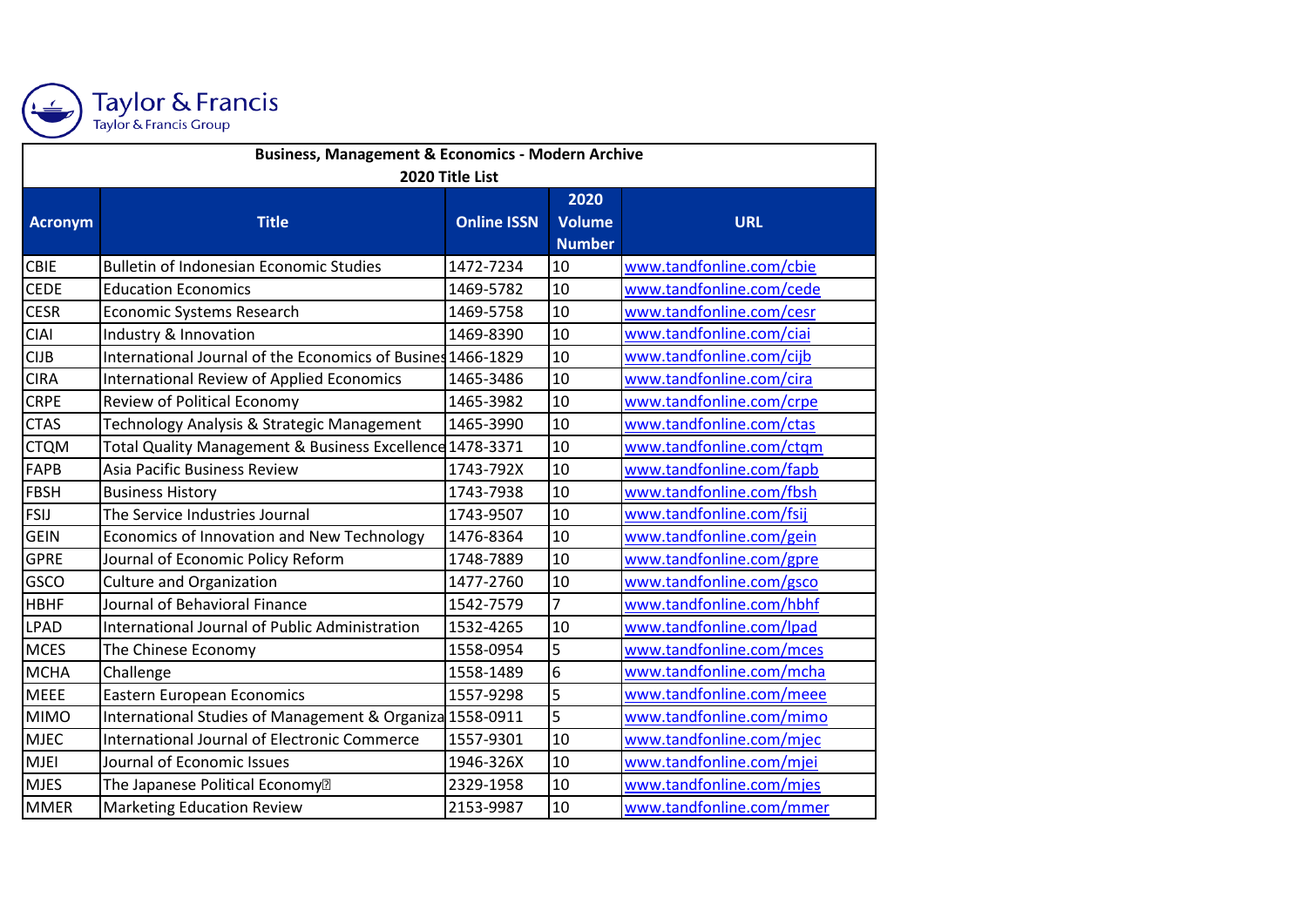| <b>MMTP</b> | Journal of Marketing Theory & Practice                     | 1944-7175 | 10             | www.tandfonline.com/mmtp |
|-------------|------------------------------------------------------------|-----------|----------------|--------------------------|
| <b>MPET</b> | <b>Problems of Economic Transition</b>                     | 1557-931X | 10             | www.tandfonline.com/mpet |
| <b>MPKE</b> | Journal of Post Keynesian Economics                        | 1557-7821 | 10             | www.tandfonline.com/mpke |
| <b>RAAE</b> | Asia-Pacific Journal of Accounting & Economics             | 2164-2257 | 10             | www.tandfonline.com/raae |
| <b>RABF</b> | <b>Accounting History Review</b>                           | 2155-286X | 10             | www.tandfonline.com/rabf |
| <b>RABR</b> | <b>Accounting and Business Research</b>                    | 2159-4260 | 10             | www.tandfonline.com/rabr |
| <b>RAEC</b> | <b>Applied Economics</b>                                   | 1466-4283 | 10             | www.tandfonline.com/raec |
| <b>RAED</b> | <b>Accounting Education</b>                                | 1468-4489 | 10             | www.tandfonline.com/raed |
| <b>RAEL</b> | <b>Applied Economics Letters</b>                           | 1466-4291 | 10             | www.tandfonline.com/rael |
| <b>RAFE</b> | <b>Applied Financial Economics</b>                         | 1466-4305 | 10             | www.tandfonline.com/rafe |
| <b>RAGR</b> | Agrekon                                                    | 2078-0400 | 10             | www.tandfonline.com/ragr |
| RAIE        | <b>Accounting in Europe</b>                                | 1744-9499 | 3              | www.tandfonline.com/raie |
| RAJT        | Asian Journal of Technology Innovation                     | 2158-6721 | 3              | www.tandfonline.com/rajt |
| <b>RAMF</b> | <b>Applied Mathematical Finance</b>                        | 1466-4313 | 10             | www.tandfonline.com/ramf |
| <b>RAPA</b> | Asia Pacific Journal of Public Administration              | 2327-6673 | 10             | www.tandfonline.com/rapa |
| <b>RCEA</b> | Journal of Chinese Economic and Business Studie 1476-5292  |           | $\overline{4}$ | www.tandfonline.com/rcea |
| <b>RCME</b> | <b>Construction Management &amp; Economics</b>             | 1466-433X | 10             | www.tandfonline.com/rcme |
| <b>REAJ</b> | Social and Environmental Accountability Journal            | 2156-2245 | 10             | www.tandfonline.com/reaj |
| <b>REAR</b> | <b>European Accounting Review</b>                          | 1468-4497 | 10             | www.tandfonline.com/rear |
| <b>REFC</b> | Spanish Journal of Finance and Accounting/Revist 2332-0753 |           | 6              | www.tandfonline.com/refc |
| <b>REHD</b> | <b>Economic History of Developing Regions</b>              | 2078-0397 | 10             | www.tandfonline.com/rehd |
| <b>REJF</b> | The European Journal of Finance                            | 1466-4364 | 10             | www.tandfonline.com/rejf |
| <b>REJH</b> | European Journal of the History of Economic Tho 1469-5936  |           | 10             | www.tandfonline.com/rejh |
| <b>RESO</b> | <b>Economy and Society</b>                                 | 1469-5766 | 10             | www.tandfonline.com/reso |
| <b>RFEC</b> | <b>Feminist Economics</b>                                  | 1466-4372 | 10             | www.tandfonline.com/rfec |
| <b>RFSE</b> | Forum for Social Economics                                 | 1874-6381 | 10             | www.tandfonline.com/rfse |
| <b>RGAM</b> | Journal of Global Scholars of Marketing Science:           | SUPP-7119 | 9              | www.tandfonline.com/rgam |
| <b>RGER</b> | <b>Global Economic Review</b>                              | 1744-3873 | 10             | www.tandfonline.com/rger |
| RHER        | <b>History of Economics Review</b>                         | 1838-6318 | 10             | www.tandfonline.com/rher |
| <b>RHRD</b> | Human Resource Development International                   | 1469-8374 | 9              | www.tandfonline.com/rhrd |
| <b>RIAJ</b> | <b>Investment Analysts Journal</b>                         | 2077-0227 | 10             | www.tandfonline.com/riaj |
| <b>RIEJ</b> | <b>International Economic Journal</b>                      | 1743-517X | 10             | www.tandfonline.com/riej |
| <b>RIJH</b> | International Journal of Human Resource Manage 1466-4399   |           | 10             | www.tandfonline.com/rijh |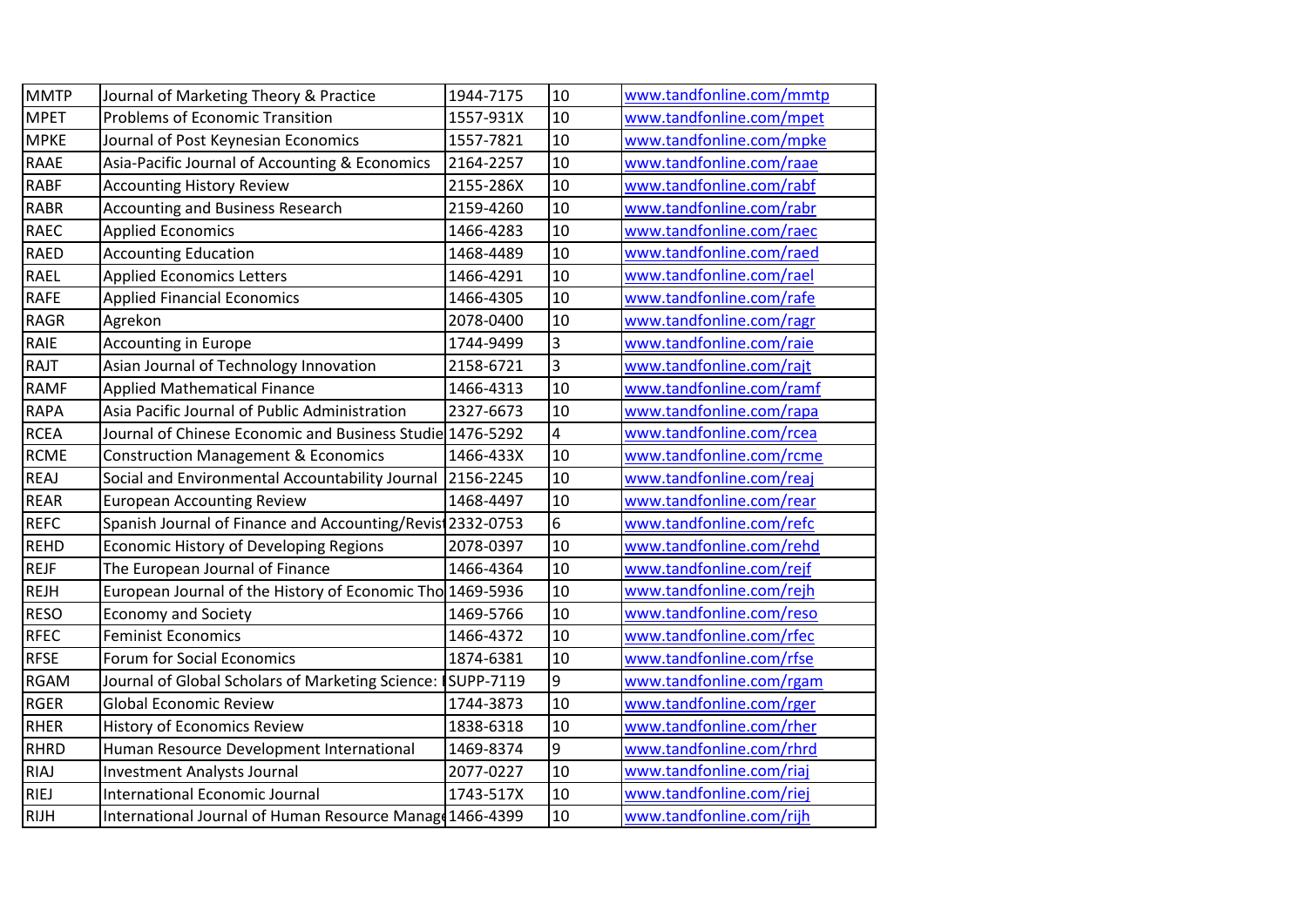| <b>RIMP</b> | Innovation: Management, Policy and Practice                 | 2204-0226 | 9              | www.tandfonline.com/rimp |
|-------------|-------------------------------------------------------------|-----------|----------------|--------------------------|
| <b>RINA</b> | International Journal of Advertising                        | 1759-3948 | 10             | www.tandfonline.com/rina |
| <b>RIRR</b> | International Review of Retail Distribution & Con 1466-4402 |           | 10             | www.tandfonline.com/rirr |
| <b>RJCM</b> | Journal of Change Management                                | 1479-1811 | 7              | www.tandfonline.com/rjcm |
| <b>RJEC</b> | Journal of Economic Methodology                             | 1469-9427 | 10             | www.tandfonline.com/rjec |
| <b>RJMC</b> | Journal of Marketing Communications                         | 1466-4445 | 10             | www.tandfonline.com/rjmc |
| <b>RJMM</b> | Journal of Marketing Management                             | 1472-1376 | 10             | www.tandfonline.com/rjmm |
| <b>RJRR</b> | Journal of Risk Research                                    | 1466-4461 | 9              | www.tandfonline.com/rjrr |
| <b>RJSM</b> | Journal of Strategic Marketing                              | 1466-4488 | 10             | www.tandfonline.com/rjsm |
| <b>RJTE</b> | The Journal of International Trade and Economic 1469-9559   |           | 10             | www.tandfonline.com/rite |
| <b>RLAB</b> | Labour & Industry: A Journal of the Social and Eco2325-5676 |           | 10             | www.tandfonline.com/rlab |
| <b>RMOR</b> | Management & Organizational History                         | 1744-9367 | $\mathbf{1}$   | www.tandfonline.com/rmor |
| <b>RMSR</b> | Journal of Management, Spirituality & Religion              | 1942-258X | 3              | www.tandfonline.com/rmsr |
| <b>RNZP</b> | New Zealand Economic Papers                                 | 1943-4863 | 10             | www.tandfonline.com/rnzp |
| <b>ROMB</b> | Journal of Media Business Studies                           | 2376-2977 | 3              | www.tandfonline.com/romb |
| <b>RPMM</b> | Public Money & Management                                   | 1467-9302 | 10             | www.tandfonline.com/rpmm |
| <b>RPSS</b> | Journal of Personal Selling & Sales Management              | SUPP-3134 | 10             | www.tandfonline.com/rpss |
| <b>RPXM</b> | <b>Public Management Review</b>                             | 1471-9045 | 8              | www.tandfonline.com/rpxm |
| <b>RQUF</b> | <b>Quantitative Finance</b>                                 | 1469-7696 | 6              | www.tandfonline.com/rquf |
| <b>RRPA</b> | International Review of Public Administration               | 2331-7795 | 10             | www.tandfonline.com/rrpa |
| <b>RRSE</b> | Review of Social Economy                                    | 1470-1162 | 10             | www.tandfonline.com/rrse |
| <b>RSAR</b> | South African Journal of Accounting Research                | 2376-3981 | 10             | www.tandfonline.com/rsar |
| <b>RSBE</b> | Journal of Small Business & Entrepreneurship                | 2169-2610 | 10             | www.tandfonline.com/rsbe |
| <b>RSEA</b> | <b>Spatial Economic Analysis</b>                            | 1742-1780 | $\mathbf{1}$   | www.tandfonline.com/rsea |
| <b>RSER</b> | <b>Small Enterprise Research</b>                            | 1175-0979 | 10             | www.tandfonline.com/rser |
| <b>SACT</b> | Scandinavian Actuarial Journal                              | 1651-2030 | 10             | www.tandfonline.com/sact |
| <b>SEHR</b> | Scandinavian Economic History Review                        | 1750-2837 | 10             | www.tandfonline.com/sehr |
| <b>TBEM</b> | Journal of Business Economics and Management                | 2029-4433 | 4              | www.tandfonline.com/tbem |
| <b>TEPN</b> | Entrepreneurship & Regional Development                     | 1464-5114 | 10             | www.tandfonline.com/tepn |
| <b>TMPM</b> | Maritime Policy & Management                                | 1464-5254 | 10             | www.tandfonline.com/tmpm |
| <b>TSPM</b> | International Journal of Strategic Property Manag 1648-9179 |           | 3              | www.tandfonline.com/tspm |
| <b>TTED</b> | Technological and Economic Development of Eco 2029-4921     |           | 3              | www.tandfonline.com/tted |
| <b>TVEC</b> | Venture Capital                                             | 1464-5343 | $\overline{8}$ | www.tandfonline.com/tvec |